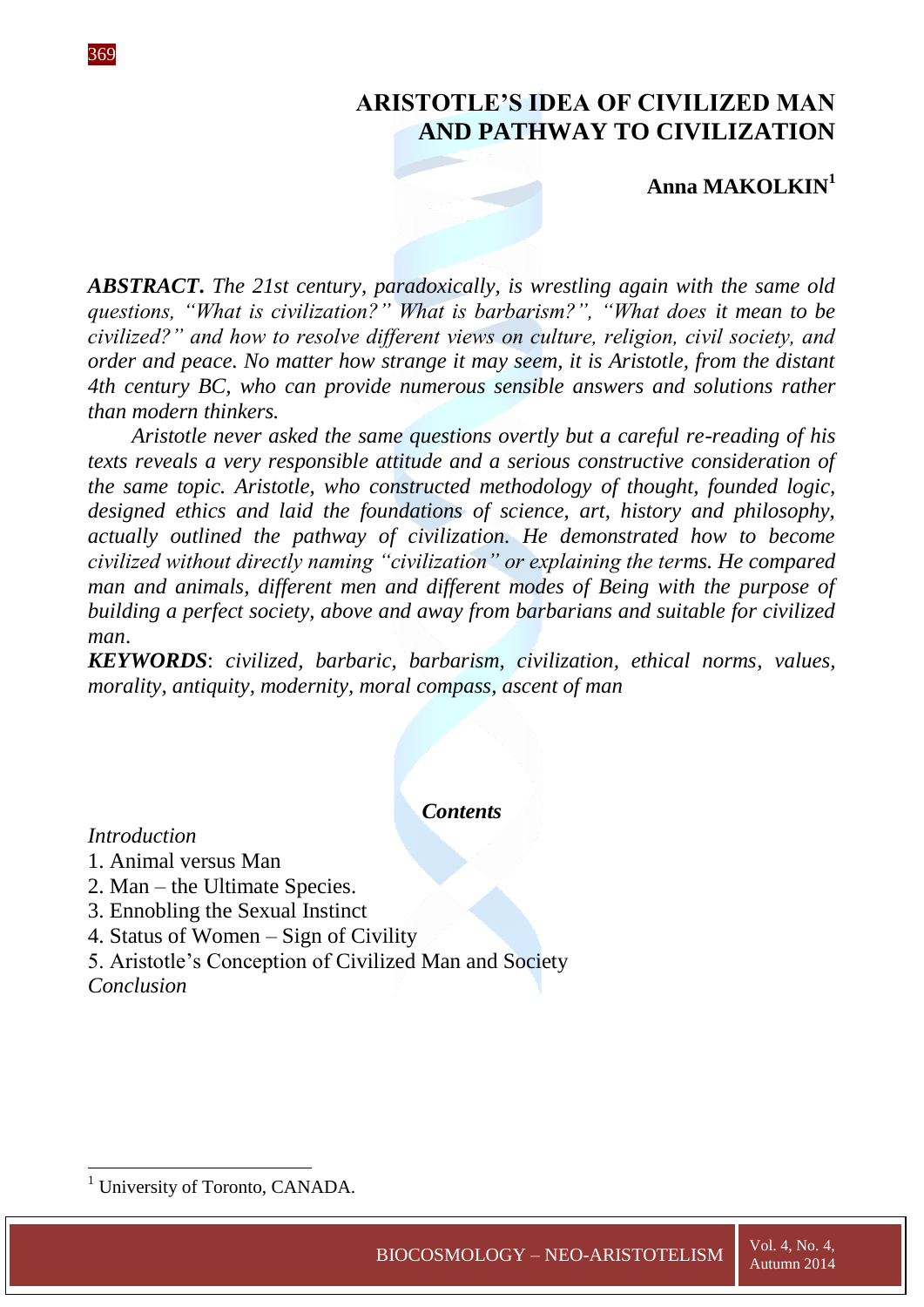### **Introduction**

*Civilization*, as we know, define and perceive it, is currently under threat. The resurgence of political and religious battles in the 21st century, particularly in the name of Islam, is undermining the very foundations of human *civilization*, placing the discourse on *barbarism* and *civilization* in the forefront of our present global concerns. In this respect, one turns, perhaps surprisingly, to the wisdom of the most prominent Greek sage, who can guide us in our post-modern trials and tribulations. Throughout his entire professional life and intellectual career, Aristotle was actually preoccupied with the making of *civilized man*, creating civilized habitat that would be in harmony with cosmos. Thus, the answers to the current plunge into barbarism could be found in Aristotle's works that reveal persistent search for the ultimate civility. It was precisely Aristotle who outlined human passage from the primitive to the civilized stage and what are the features of *civilized man*.

## **1. Animal versus Man**

Aristotle started as a physician, not as a philosopher. More known as a developer of healthy Reason and teacher of wisdom, he actually started as a healer of the ailing physical body and observer of nature. Aristotle, the observer of nature, antedates and controls Aristotle, the grand thinker about life and Being in cosmos. From biology and medicine to logic, ethics, sociology, history, and philosophy – this is the apparent trajectory of Aristotle's studies and thinking about the world around man, and man himself. Nature versus Culture, animal versus man – this is his analytical point of departure.

Prior to pondering over the ways of making perfect or *civilized man* and how to reach the heights of human *civilization*, Aristotle turned to the comparative analysis of all species, including man. He aimed at the reconstruction of the actual *Ascent of man*, the process of transformation of a primitive living creature into the future *Homo sapiens*, the creator of art, knowledge and culture, and of all that differentiates man from animal. During his three-year exile at the Aeolic coast in Asia Minor, Aristotle conducted serious observations of the local flora and fauna which would inspire his later life-long comparison of man and animals, becoming a solid base for studying man and cosmos, revealed in such works as: *On Plants, Generation of Animals, Progression of Animals, Parts of Animals, History of Animals and Generation of Animals*. He would repeatedly draw comparisons between man and animals in favour of man, the most advanced member of the animal kingdom.

Even describing animals, Aristotle recurrently draws parallels between man and animals. He sees obvious biological existential similarities – all species require food and shelter, all procreate, move and respond to the natural environment. But marvelling at the overall variety of species and complexity of their anatomy, the gamut of reactions and responses to the environment, richness and beauty of the animal kingdom, uniformity of the general natural biological processes, Aristotle introduces the distinctions as far as the humans are concerned, pointing out to the greater sophistication of even the biological characteristics of man. Sexuality, for instance, being the main shared with animals feature, is programmed quite differently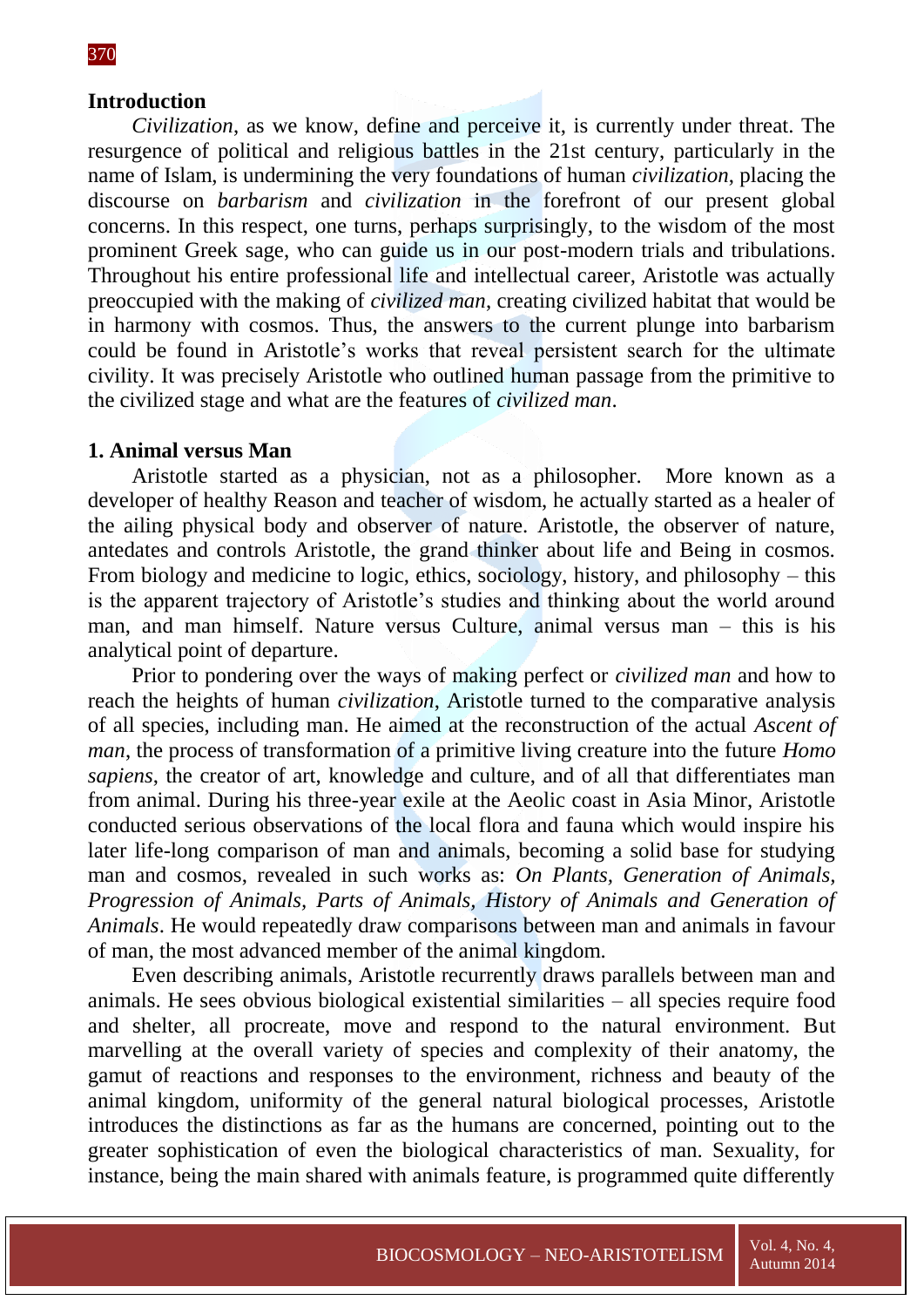in man, as Aristotle observed. He mentions in the *History of Animals*, that horses, for example, are ready for sexual activity at the age of two, and "dogs are sexually receptive when a year old while man begins to possess seminal fluid at the age of fourteen" ( 1984, vol. I, 860-861).

While all animals somehow signal and communicate with one another, "no animal other than man talks," proudly states Aristotle in Book II of *Problems* (1984, vol. II: 1393). He suggests that only man possesses the anatomical prerequisites for the production of language. Somehow, nature that "makes nothing in vain" has endowed humans with the developed vocal cords, adaptable tongue and larynx, having equipped for the enunciation of the consonants, vowels and words. Describing animals who also elicit signals and non-verbal communication, Aristotle emphasizes that man, programmed for speech, stands higher on the evolution ladder even biologically. His interest in animals was just a prelude to the study of man, the producer of *civilization*. Describing dogs, horses, dolphins, birds, Aristotle never leaves man from his purview. He needed animals to come to the analysis of man, his body and mind.

## **2. Man – the Ultimate Species**

Comparing animals and man, Aristotle became convinced that man was the most wondrous creation, not only as the producer of unique verbal communication, but also the carrier and owner of advanced memory, the prerequisite for the production of art and historical narrative. In his *History of Animals* he wrote: "Many animals have memory and are capable of instruction, but no other creature except man can recall the past at will" (1984, vol. I: 778). Animals do communicate non-verbally but this communication is purely pragmatic and functional – they signal immediate danger, presence of food or sexual desire. Their communication is biologically oriented and limited to biological functions alone. "Some animals are musical," writes Aristotle, but most of their musical overtures "are chiefly in connection with the intercourse of the sexes," implying that they, unlike humans, do not have music for aesthetic pleasure alone (*History of Animals*, 1984, vol. I: 777). Thus, even any approximation to art in animals is not a form of culture, but pure nature, never divorced from sexuality, he implies. Man alone is the cultural animal who can compartmentalize his activities, separating biological functions from the intellectual ones and, by doing so, removing Eros from a number of activities or putting it on hold. Although the post modern art and culture made a point of re-introducing Eros into all cultural manifestations, exploiting biology for political, economic and other goals, man has demonstrated historically his ability to live in the realm of high aesthetics, abstract thought and ennobled or delayed sexuality. While animals remain entangled in the Erotic, man is capable of taming desire or delaying gratification, distancing oneself from Eros and temporarily removing the chains of the strongest natural instinct. This obvious superiority of man as a biologically advanced species was clear to Aristotle. The sexual and moral *taboos* gradually invented by man were intended for further distancing man from animal, overcoming barbarism or creating *civilization*. Without language animals have no art, while man, a producer of speech, has verbal art, poetry,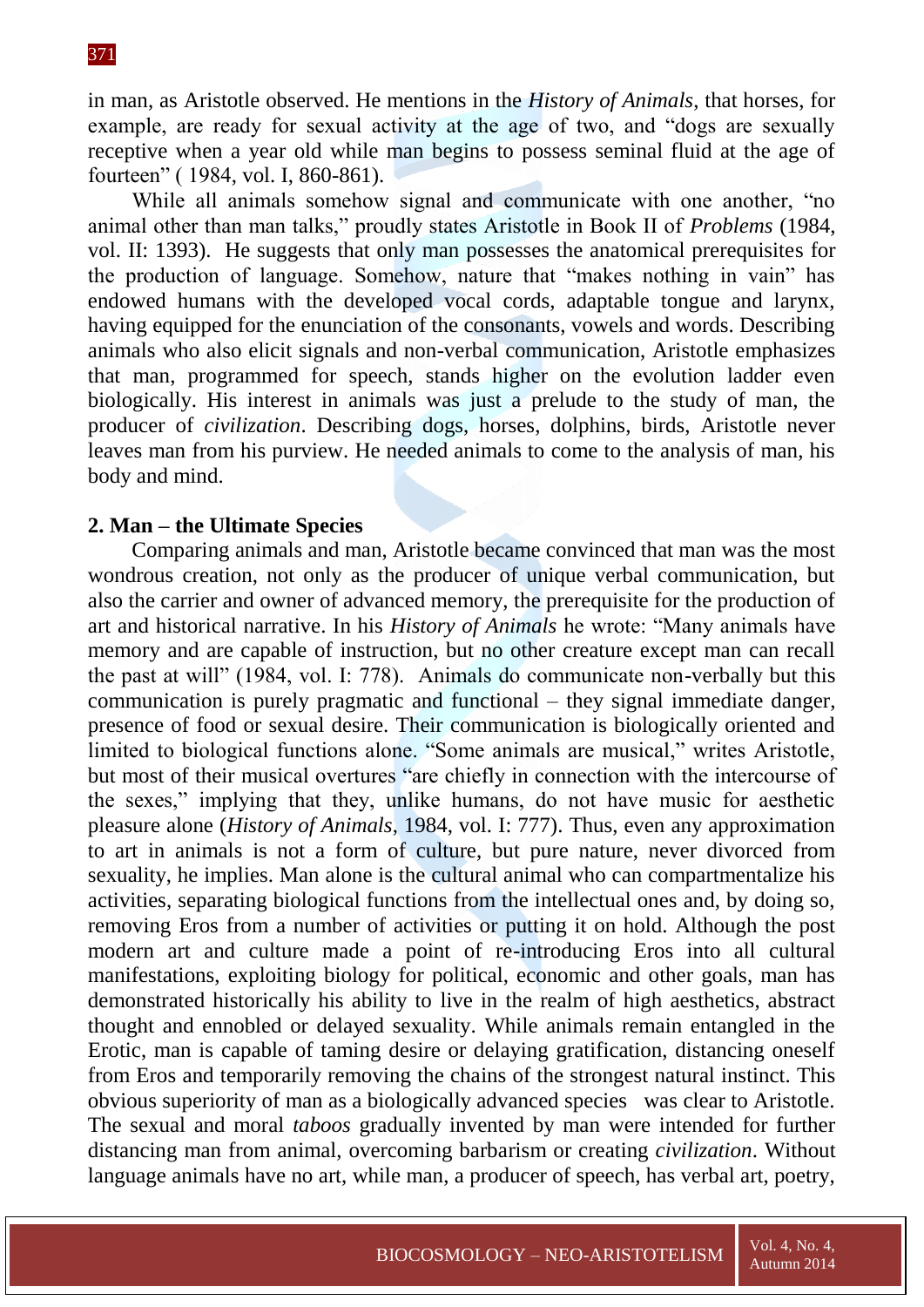drama, theatre and socializing for the sake of socializing, or aesthetics, i.e. the activities going beyond the mere biological functions and needs.

Possessing memory and ability " to recall at will," humans apply it to poetic expression, the creation of music, history, and science, education of the young, transmission and preservation of knowledge and culture for future generations. Man is capable of keeping record of events, creating culture and cultural monuments. No animal can. Admitting the biological analogy between the species, Aristotle elevates man as the producer of Culture. The capacity to create language, talk and "to remember at will" has removed man, a long distance away, from the primitive biological survival, having formed the first principles of *civilization*. In Aristotle's view, the ascent of man involved making oneself different from animals, distancing as much as possible from the primitive biological functioning in the animal kingdom and learning to live differently. Despite the similar biological beginning, common functioning of the body, certain common natural cycles, man has proven to be incapable of solely emulating animals and remaining on their primitive stage of Being. Nature has been keeping Man related to animals, and, yet, endowed with the capacity of leaving animals behind, and producing culture, man has made himself different. Culture, a creation of man, introduced the gulf between the beast and man. It elevated man and triggered the process of cultivating the barbarian. The dichotomy of *nature/culture* would pose problems for later thinkers who would even wish to dispense with *civilization*, to turn the clock of evolution back and retrieve the beast or the "noble savage." Aristotle had no doubts regarding culture. He was happy to live in Hellenic antiquity, be civilized and wishing man to complete the cycle of civilizing oneself. A believer in Reason, he defended the purpose of *civilization* as an opportunity to leave barbarism and distance oneself from the animal kingdom.

## **3. Ennobling the Sexual Instinct**

Centuries after Aristotle, some thinkers would justify return to nature, to the "primordial man," essentially providing the ideology of reclaiming the human primitive past. The concept of the "noble savage" would resurface in Europe, in the middle of the Enlightenment, with the Rousseauvian man as a slave of one's desire and instincts who would be worshiped even in the 20th century. Sigmund Freud (1856–1939) and Michel Foucault (1926–1984) would undermine the historic principles of *civilization* by advocating new revised sexual politics, proposing sexual pluralism and sexual liberation. Freud perceived Family, State and Society as the three sources of trauma and prescribed sex in indiscriminate doses to undo the alleged damage of *civilization*, or "cure humanity" with sex and uncover the happy "primordial man"(A. Makolkin, 2000).

Paradoxically, Aristotle, two millennia prior, clearly saw the retreat into biology not only as a regrettable regress in development, but actually as an impossible move. In his view, man has been already far culturally mature and advanced in evolution and one's cultural activities to be satisfied with the total enslavement by Eros. Eros alone could no longer satisfy the "political animal" and producer of complex culture. The post-Sumerian, post-Egyptian, post-Phoenician, post-Babylonian man, the owner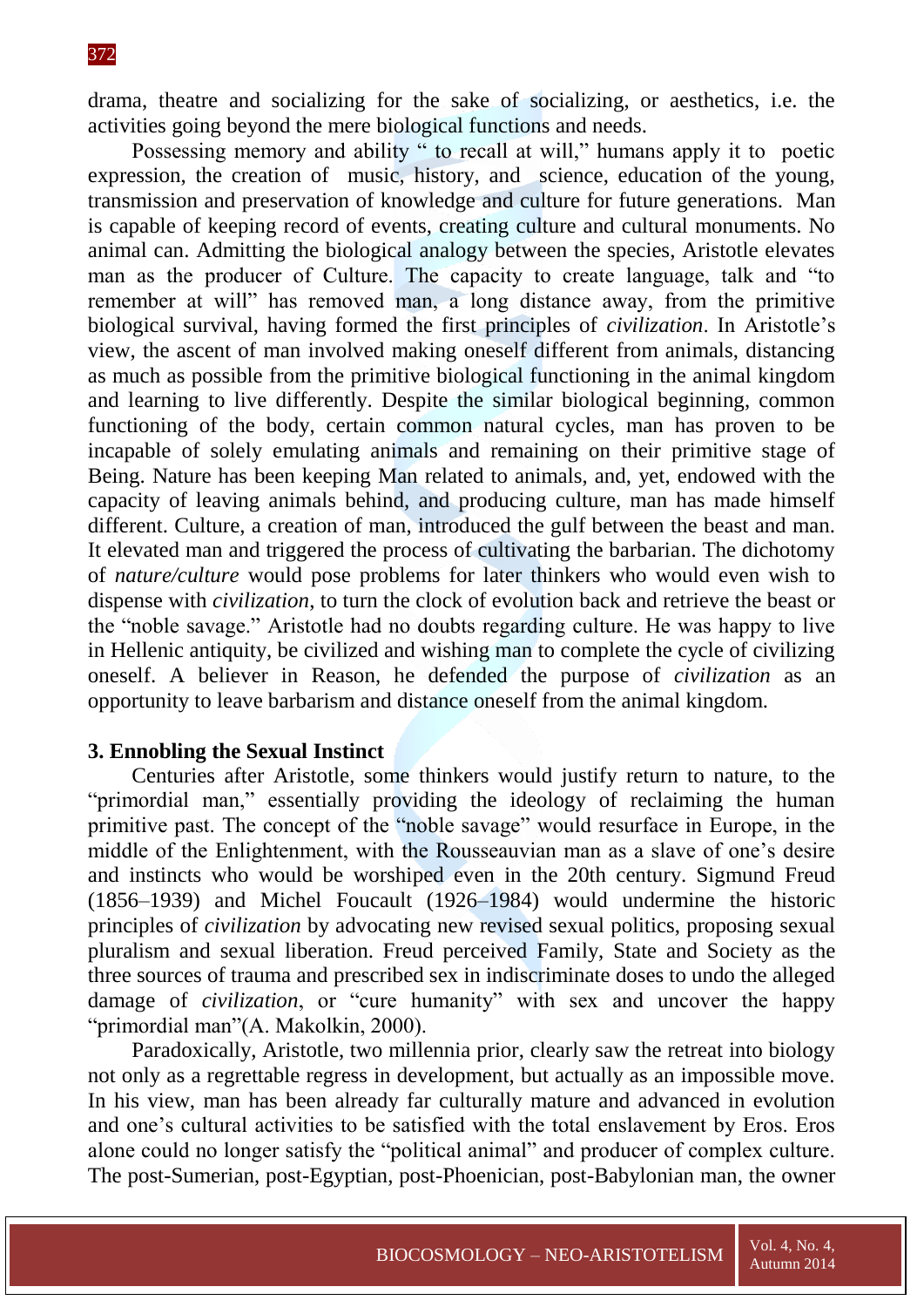of Homer, Hesiod, Sophocles, Euripides, et als. could not be satisfied with the resurrected savage and his primitive dull life, Aristotle implies. Man ultimately came up with the idea of a monogamous family, after the millennia of trial and error, perceiving it as the most beneficial form of sexual policy, the best optimum outlet for the sexual instinct, the needs of the body and the needs of civilized society, i.e. the most rational treatment of sexuality with respect for both sexes. Such a sexual policy was the first major step on the road to being civilized.

Even describing animals, Aristotle does it from the ethical human perspective. For instance, he writes in the same *History of Animals*, "some are particularly salacious, as the partridge, and the cockerel; others are inclines to chastity, for the birds of this kind indulge but rarely in sexual intercourse" (1984, vol. I, B.1:777). Here Aristotle argues that the sexual instinct varies even among animals, nor is it always predominant, nor should it rule. If even birds are not uniformly obsessed with the sexual activity, the message is that it would be logical for man to be able to develop a sexual policy, suitable for civilized beings and "ennobling the sexual instinct." This expression belongs to another physician and neo-Aristotelian thinker, Anton Chekhov (1860-1904) who shared the views of the ancient sage. He also believed in human capacity to control one's body and beautify existence by Art and intellectual pursuits that may enrich the life of man and elevate one above the animals.

## **4. Status of Women- Sign of Civility**

Centuries after Aristotle, Montesquieu (1689–1755) would proclaim that status of women was a good indicator of the level of *civilization* and that societies which treat women in despotic manner and humiliate them through polygamy cannot claim to be civilized (A.Makolkin, 2000: 70–71). In this regard, Aristotle wrote the following in his first Book of *Politics*:

> But among barbarians no distinction is made between women and slaves because there is no natural ruler among them; they are a community of slaves, males and females (1984, vol. II: 1987).

> The state may be considered as about equally divided into men and women, and, therefore, in those states in which the condition of the women is bad, half the city may be regarded as having no laws (1984, vol. II: 2015).

He implied that laws make a man, guiding his behavior, instilling values that, after a long practice, become a norm and a way of civilized life. In contrast, barbarians have no laws to control their behavior and lawless habitat, unleashes the most savage impulses in man, for "man perfected, is the best of animals, but when separated from law and justice, he is the worst of all; full of lust and gluttony," wrote Aristotle in Book One of *Politics* (1984, vol. II: 1988). Thus, those people who have laws, aiming at instilling justice, equality and dignity for both sexes, can be called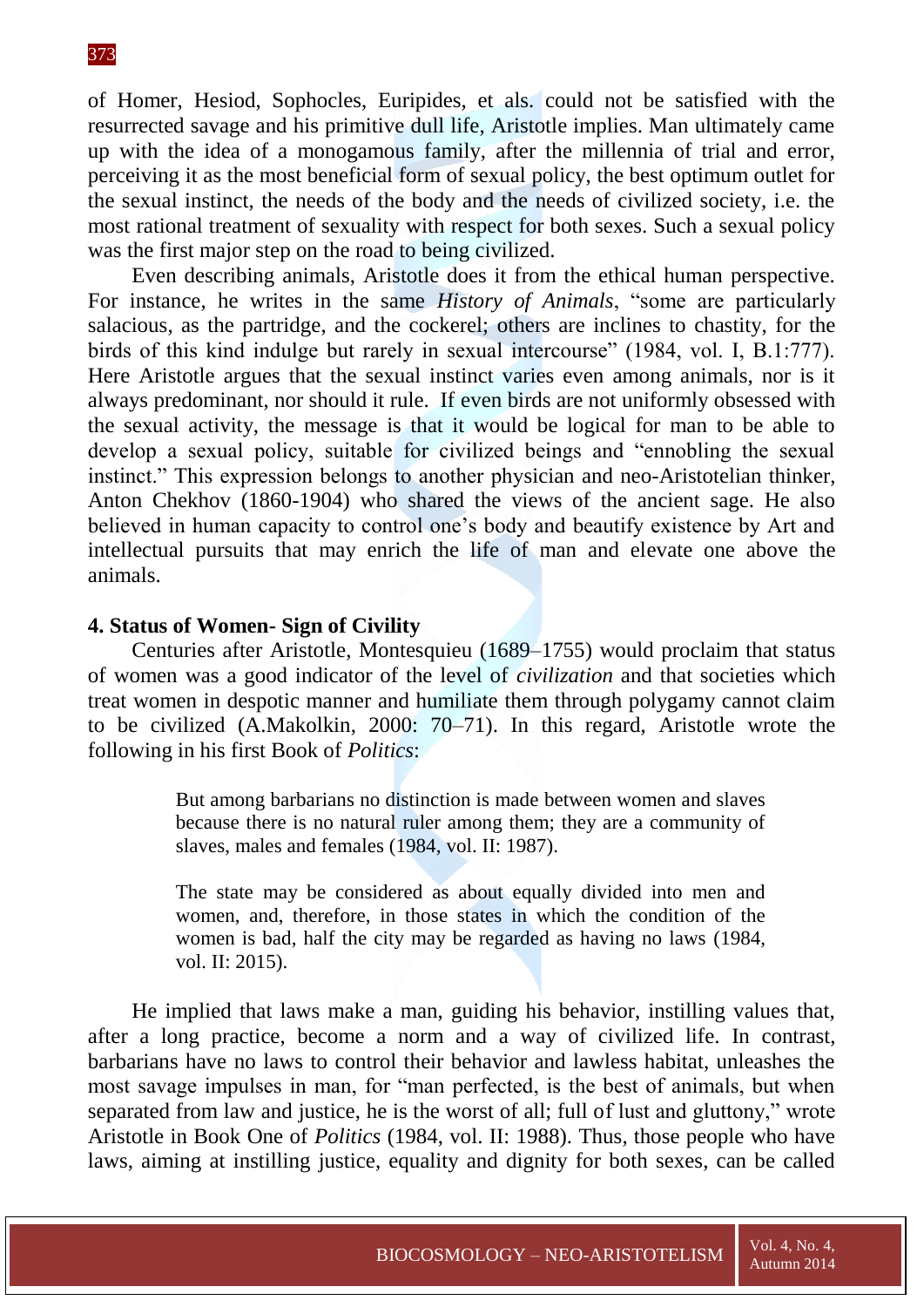"civilized". (If one recalls the number of countries who do not have such laws even in the 21st century, it is possible to conclude that very few countries are actually civilized even two millennia after Aristotle's time). For this very reason, Aristotle criticized Plato's and Socrates' idea of shared common wives and children, regarding it a step back to the "sexual communism" of barbarians when neither justice, nor equality could be maintained. The articulation of this utopia in *Symposium* appeared to Aristotle as an objectionable ideology of regress towards barbarism that he could not endorse even on medical grounds. Plato's utopian state would have undermined not only the millennia of painful ascent towards *civilization*, but also the pattern of healthy biological relationships and would have destroyed the monogamous family, the first fundamental feature of *civilization*. Aristotle subtly mocks his mentor for introducing confused notions of "mine" and "ours," pointing out that, if realized, Plato's mythical republic with liberalized sexuality would be the ground for undetermined paternity, since it would be impossible to say "this son is mine" and "love be diluted," wrote Aristotle concerned about "consanguinity" or problematic inbreeding (*Politics*, 1984, vol. II: 2008) He sarcastically addresses the question, alluding to Lybia "where women are common" and, asking the readers to compare with the state of affairs in Athens, Aristotle rejects the ideas of Socrates and Plato on both medical and ethical grounds.

Eventually, Aristotle and Plato/Socrates would form two main ethical and ideological camps, two lines of thought that would continue to divide the best of humanity for millennia. The monogamous marriage appeared to Aristotle to be the main achievement of man and the first advanced step on the road to *civilization* which enabled man to move sexuality into the safe periphery of being and away from the centre, regulating and ennobling the sexual drive. The sexual reform, proposed by Freud and Foucault in the 20th century would be the re-incarnation of Plato's mythical code and a very dangerous utopia of Socrates, the confused modernists of antiquity, the designers of the lawless mythological republic and ancient reformists. Relying on the experience of Sparta, Lacedomonia, Crete, Milesia, Sicily, Thessalia, Magnesia and ancient Hellenes, Aristotle, the physician, realized what was healthy for humans, and Aristotle, the promoter of ethics, knew what attitudes towards women make humans civilized. Woman, a target of sexual lust, the victim of barbarism, and laws are required to protect her. The unrestricted sexual freedom would harm both sexes, in his view. He does not specifically deal with homosexuality but he mentions that this alternative practice was known among the tribes at their barbaric stage and does not approve of it as a form of civilized behavior (*Politics*, B. II, 1984: 2015).

Unlike Plato and Socrates, Aristotle accorded equal intelligence to women, mentioning that they also could exercise power in state affairs, when and if given the opportunity, equally well or with the same liabilities. He acknowledges the natural disadvantages that women have to overcome, since they "live a laborious life gestation, facing challenges of nature." Despite the occasional plunge into misogyny, overall, Aristotle defended women's rights and dignity and regarded their status as the marker of *civilization*. This position would be recovered by the modern thinkers,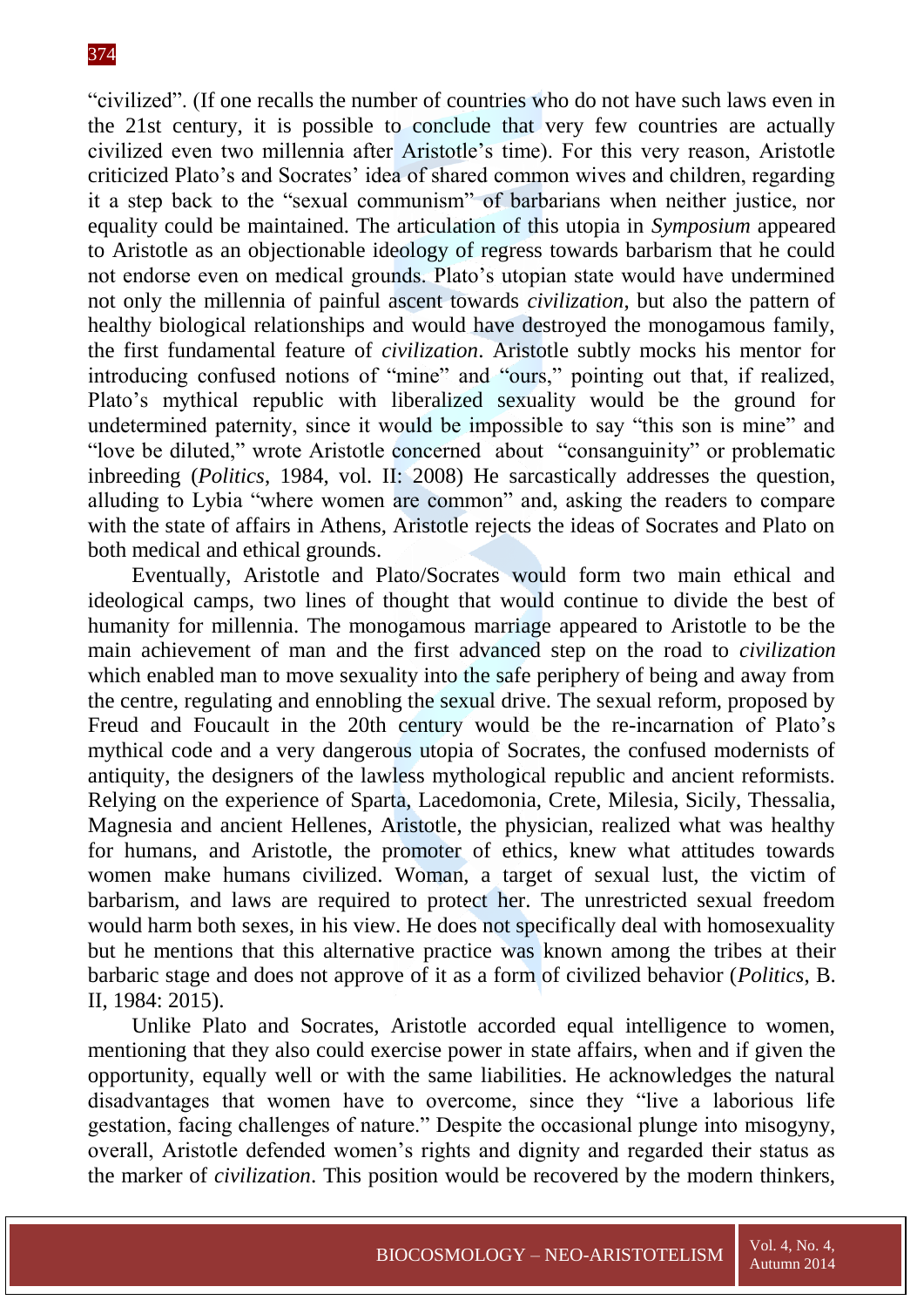like Montesquieu, and regrettably discarded by Rousseau in the mid-18th century and his followers in the 20th century. The modern sexual reformers, advocates of the new morality, the ideologues of promiscuity, the neo-barbarians, like Freud and Foucault, totally parted with Aristotle, regarding sexuality and sexual policy, having revived the stand of Plato and Socrates in this matter. The current ethical and moral divide between East and West, Middle East and Europe, in this matter is the embodiment of the ancient ethical debate between the Platonists and the Aristotelians. Christian ethics embraced Aristotle's principles while the post-modern West is rather confused as to the sexual liberalism. Plato's idea of common wives, paradoxically, echoes the Islamic institution of polygamy. The same old debate is again facing humanity whose achievements and advancements on the road to *civilization* are in jeopardy again.

## **5. Aristotle's Conception of Civilized Man and Society**

Unlike the 20th-century modernists, postmodern followers of the Rousseauvian "natural religion" or Freudian and Foucauldian "moral reform" and revision of *civilization*, Aristotle not only admired *civilization*, was proud of the achievements of human intellect and taught how to organize one's thought, but he had a very clear image of civilized man and what actually constitutes *civilization*. Essentially arguing with Plato and Socrates, Aristotle outlined human pathway in the direction of civilized existence, as far as possible away from animals and barbarians. If Freud, two millennia after, would insist on the recovery of the "primordial" or primitive man and dismantling *civilization*, the alleged source of trauma and neurosis, presumably, for the sake of human happiness, Aristotle, in contrast, embraced the process of acculturating and civilizing man. In his view, the transformation of man from a primitive creature, a slave of impulses, instincts, leading the life limited to physical survival, into a creative thinking creature, whose life is guided by the triumphant Reason, was the road to *civilization* and a source of true happiness.

Having constructed the pathway to *civilization* that begins with the civilized sexual policy and having successfully tamed Eros, man confined it to the institution of monogamous family, the very family that Freud, two millennia afterwards, would condemn, undermine and diagnose as the source of trauma., while it was, indeed, the first major step and the first basic achievement on the road to *civilization*. This was axiomatic to Aristotle, a member of Hellenic civilized society that had ascended from the times when wives were bought to the period of the triumph of monogamy. In his view, this was the most solid building block of civilized ethics. The ability to exercise control or "continence," as he termed it, was paramount to Aristotle who regarded it the primary quality or precondition for making man civilized. In his judgement, only such a man could keep one's negative emotions in check, control natural impulses and biological instincts, restrain anger, irascibility and stay away from violence. A man was not born with those characteristics, but could be taught, "something grows by habit," and it could be acquired with training, Aristotle wrote in his *Eudemian Ethics* (1984: vol. II: 1932).

In addition to "continence", the Aristotelian *civilized man* possesses "moral excellence" which is also acquired through training, upbringing and self-discipline.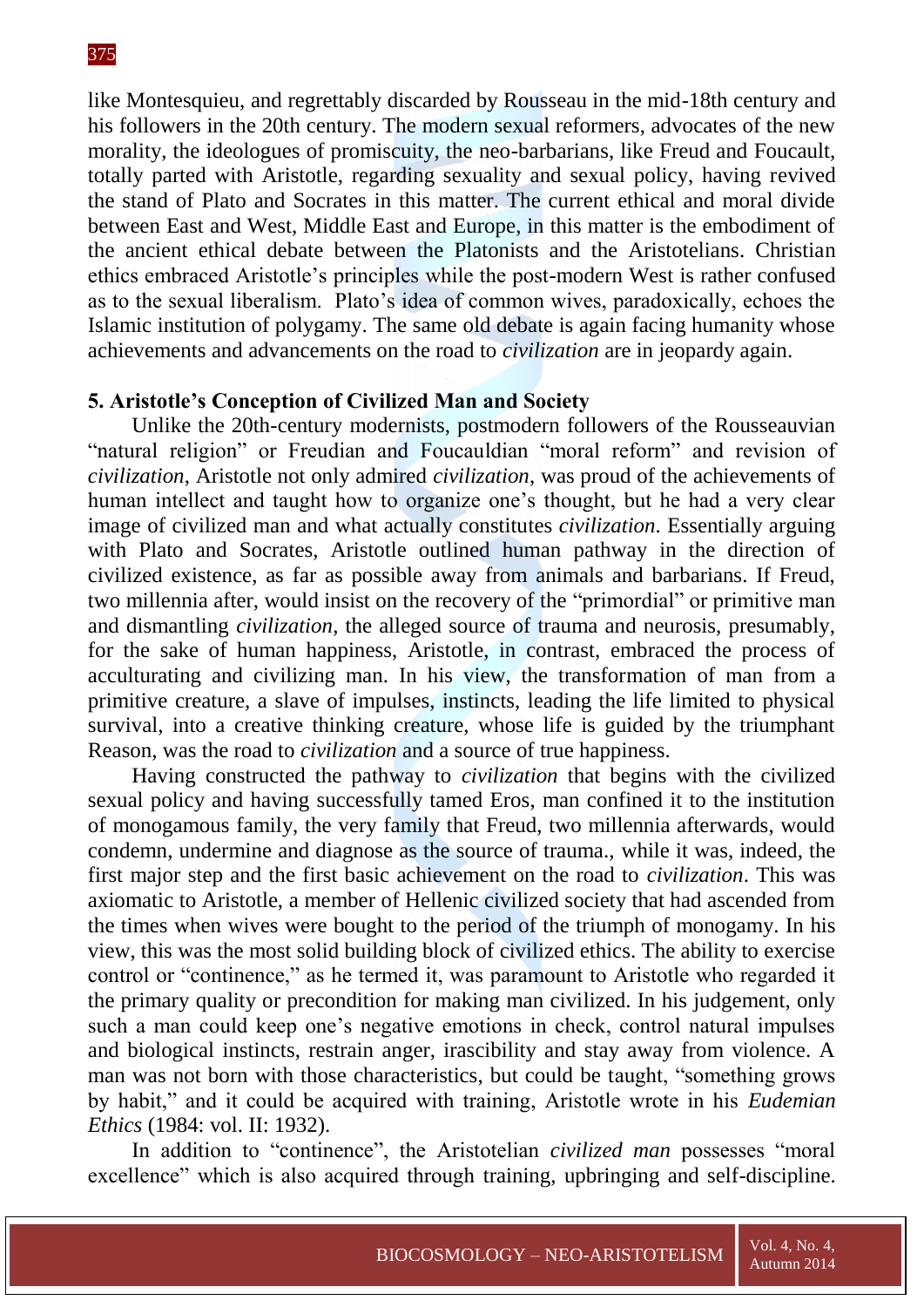This man persistently tries to improve oneself, acquire wisdom, immunity against evil, meanness, pettiness, cruelty and lack of feeling. He is not a slave to one's desires which Aristotle divides into the negative triad – "wish, anger and sensual appetite" (*Eudemian Ethics*, 1984, vol. II: 1937). Inability to control one's desires leads to what Aristotle regards as "incontinence" which is equal to "wickedness," as Aristotle puts it. Millennia later, Schopenhauer, Rousseau, Nietzsche, Tolstoy, the Russian Rousseau, Freud, Foucault – all would celebrate the opposite, the return to nature, submission to Desire and its whims. But Aristotle would argue with them from the distance of the Hellenic antiquity, claiming that "anger and appetite belong also to brutes while choice does not" (ibid., 1984, vol. II: 1941). Throughout the entire corpus of his texts, Aristotle consistently brings in the *brute/savage/civilized* paradigm to emphasize the difference between man and animal, between the barbarian and the *civilized man*. According to Aristotle, unlike brute, the *civilized man* is able to make choices towards civilized behaviour, *i.e.* to choose to control, submit one's desires to Reason and not to be aroused by passions or animalistic drives. His *civilized man* is able to choose to leave the world of the brute by knowing the difference between the moral excellence and lack of it. His category of " choice arises out of deliberate desire of something in one's power," and his *civilized man* is empowered by the ethical experience of one's ancestors, the ethics or moral excellence of generations that had become one's second nature or habit of being human.

A *civilized man*, according to Aristotle, is not only moral in personal relationships, but towards others in society whom one should treat with respect, without envy, with fairness and good will. Aristotle developed a code of civilized conduct for man within his family, community and country. He prescribes civic courage, honesty and bravery to defend the values of the civilized state. His *civilized man* is brave not because he feels no fear, but because he trains himself to overcome it, and "the habit of the brave man is praised; his condition is analogous to that of the strong and healthy" (*Eudemian Ethics*, 1984, vol. II: 1946). The evolution of a brute and transformation into a *civilized man*, a painstaking and millennia-long process, involved a laborious simultaneous development of mind, body and perfection of the soul, which was not uniform and synchronic with other people. It required instruction, training or simply education over centuries which different nations acquired, lost and retrieved again at different times in their history.

In his comprehensive essay, *Problems*, Aristotle covers not only the physical problems of man, but also intellectual ones, and developmental differences among different people at various periods in history. He writes the following in this regard:

> One race among the Thracians alone of all men counts in fours, because their memory, like that of children, cannot extend farther and they do not use a large number of anything (Eudemian Ethics, 1984: vol. II: 1416).

Aristotle implies that advanced societies with developed science and mathematics could be named "civilized." Discussions, debates on all topics are a part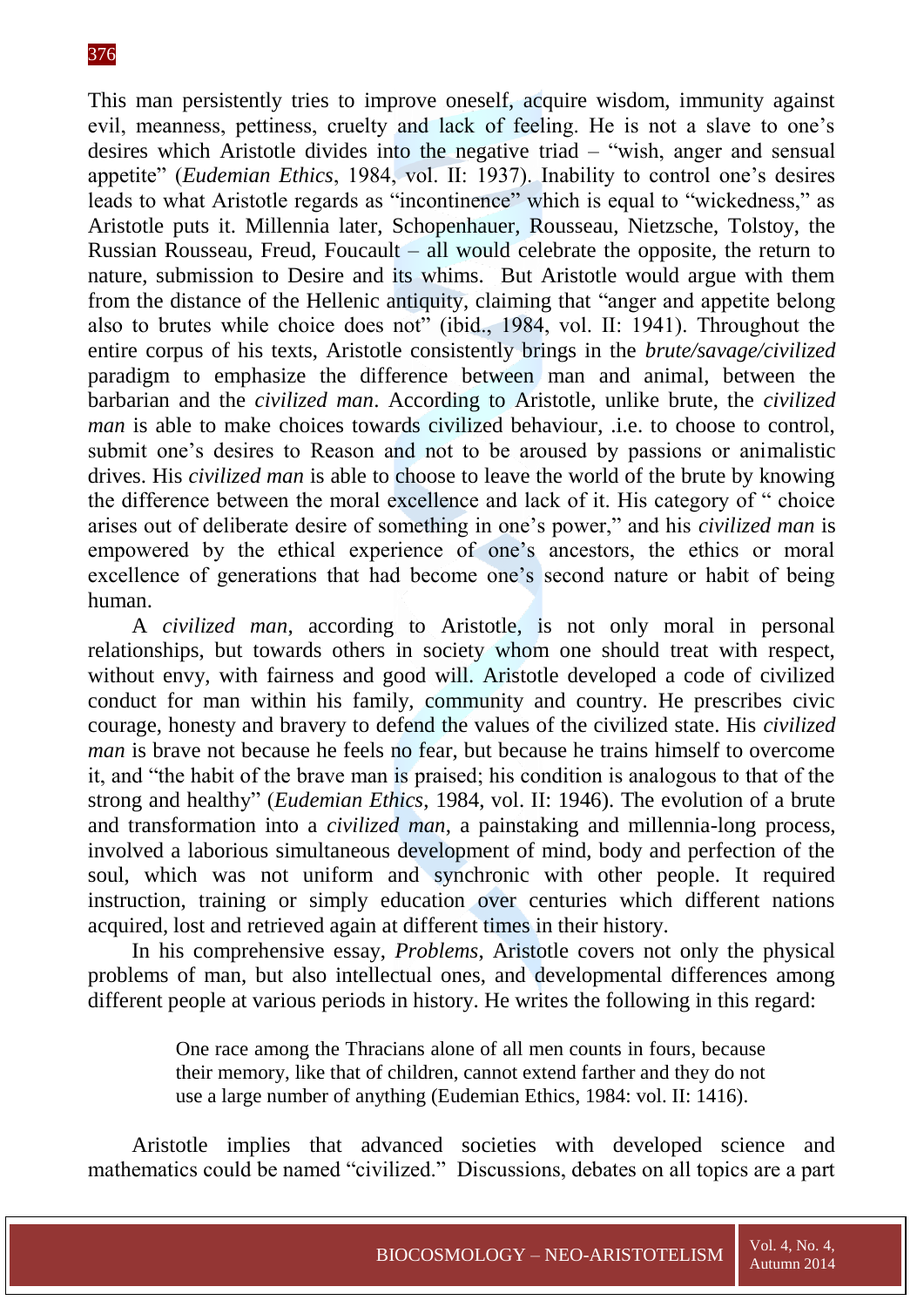of such a society where people are trained to use reason on a regular basis. "Man who refuses ro reason is no better than a plant," he wrote in *Metaphysics* (1984, vol. II: 1588). The present developed countries who regard themselves as democratic have little debate, the representational democracy of modernity is nothing but a farce, and it would not get the approval of Aristotle, nor would he have regarded such countries as truly civilized.

Aristotle attributed great significance to education and acquisition of knowledge, which he regarded as the "measure of things" or the country with poorly organized education would not be regarded as civilized. "To be educated is to be able to form a fair judgement," he wrote in *Parts of Animals*, 1984, vol. I: 994). With the current global decline of education, literacy and overall knowledge, despite the flood of information in the post-digital age, there is the decline in judgement, and, thus, in the degree of being civilized, using the Aristotelian yardstick who regarded the uneducated person to be a part of the natural kingdom, closer to plants, insects , and animals. Thus, only education could elevate man and turn him into a civilized being. However, formal knowledge alone would not be enough, stressed Aristotle, implying that we are made civilized by having knowledge and goodness, moral compass – it is necessary to have education be combined with the awareness of moral conduct that also comes with training – "we are made good by teaching," he wrote in *Nicomachean Ethics* (1984, vol. II: 1864). Education, equal for both sexes, predetermined the level of *civilization* in Aristotle's estimation and was indispensable for making man civilized. Moreover, any civilized society has to have the rights to equal education be enshrined into constitution, "Women and children must be trained by education with an eye to the constitution," he stated (*Politics*, B .I, 1984, vol. II: 2000).

Despite the fact that he knew that "all men cling to justice," Aristotle still gave room for some inequality. He believed in the extraordinary excellence of some individuals that surpasses that of the ordinary people, and only they are suitable to become rulers. It is fair because "the excellence of a ruler differs from that of a citizen," he wrote in *Politics* (1984, vol II: 2026). He came up with this notion on the basis of the harm of radical democracy, creating barriers for the realization and expression of the extraordinary. In this respect, he mentioned ostracism, exercised in the extreme democracy "as a measure of disabling and banishing the most prominent citizens" and installing the rule of the average to the detriment of the civilized society and common good (*Politics*, (1984, vol. II: 2038). He arrived at this conclusion pointing out the harm of excess even in exercising democracy that can create its own terrorizing order. The competition in excellence is, in fact, not only healthy, but it is ingrained in human psyche and has parallels in nature. Education enables one to differentiate and cultivate excellence and reveal the most prominent ones who could become leaders of the civilized state. "Man begets man," he wrote in *Metaphysics*, implying that the educated man begets educated masses, or is able to surpass one's forefathers (1984, 1691). (One wonders what he would have said about the 20thcentury leaders who returned humanity to barbarism.) He argued that knowledge, cultivation of excellence, both intellectual and moral, could be transmitted in a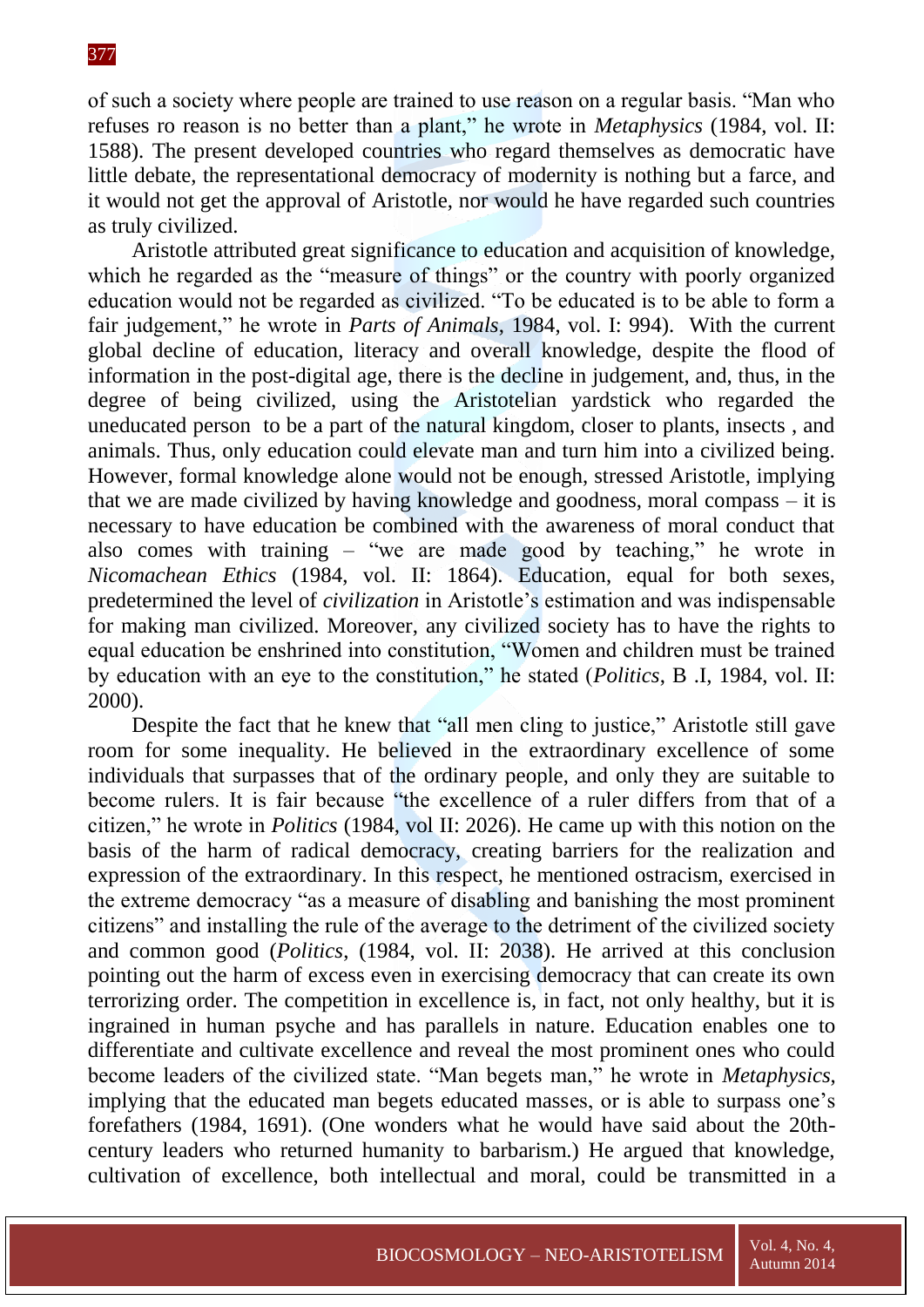civilized state that has proper protective laws, securing free education, free enjoyment of the arts ( like in Crete) and adequate health care. Aristotle, a physician, insisted that "body must be trained first," but as a philosopher, he maintained that human reason must be stimulated, developed and inspired since " lower animals do not apprehend reason and obey their passions" ( *Politics*, 1984, Vol. II: 1990). Thus, human reason is responsible for elevating man and maintaining the process of civilizing man.

Nonetheless, Aristotle, an advocate of justice and equality, did not believe that all men are born equally intelligent or interested in upgrading themselves. In fact, he wrote in this regard

> The mass mankind are evidently quite slavish in their tastes, preferring a life suitable to beasts (Nicomachean Ethics, 1984, vol. II: 1731)

Nonetheless, masses have to be elevated via education, both moral and academic. Quoting Hesiod, Aristotle agreed that "he who neither knows, nor lays to heart another's wisdom, is a useless weight" (ibid.). His idea of education, like many others, is of tripartite order as well:

- physical excellence;
- intellectual excellence;
- moral excellence.

The famous Roman *mens sana, in corpore sana* could be, obviously, traced back to the Aristotelian first principle of excellence – "body be trained before the mind," articulated in Book VIII of *Politics* (1984, vol. II: 2123). What is implied in this cryptic statement? Aristotle, an advocate of the caring state, apparently implied that a civilized state begins with the universal health care for all citizens, young, old, women and children. Healthy citizens in his ideal civilized state are able to strive better for mental excellence or cultivation of the Mind through the acquisition of knowledge, also equally available to all, or universal public education. Next comes the idea of moral excellence, inculcated since childhood or moral code of conduct, the civilized behavior, rooted in "continence" or restraint, the ability to overcome passions, lust, gluttony and all desires, more suitable for a brute. It is axiomatic for Aristotle that *civilized man* is faithful in a monogamous marriage, and he, a man of pagan pre-Christian antiquity, is already quite critical of adultery:

> As to adultery, let it be held disgraceful in general, for any man or woman to be found in any way unfaithful when they are married, and called husband and wife (Politics, B. VIII, 1984, vol .II: 2119)

Finding adultery objectionable overall in any civilized society, he condemns it particularly when children are involved. This is what Aristotle wrote on this matter:

If during the time of bearing children anything of the sort occurs, let the

378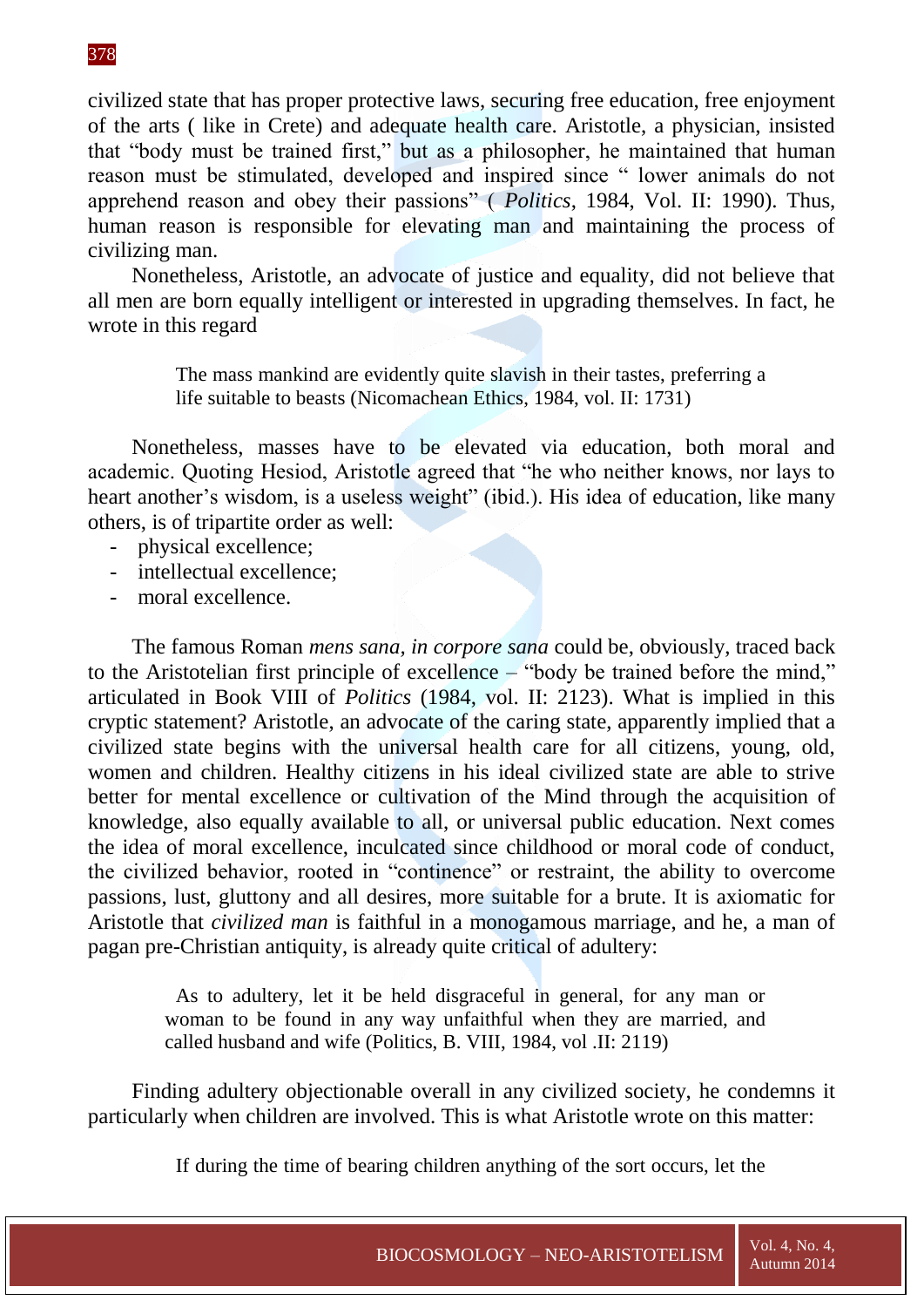guilty person be punished with a loss of privileges in proportion to the offence (Politics, ibid.)

One wonders what would be Aristotle's judgement of the postmodern sexual liberalism and immorality? He would not regard most of the Western 20th-century societies civilized. Paradoxically, a Hellene of the 4th century BC can pass a strong moral judgement on a 20th-century man and his moral principles that leave much to be desired. His concept of the civilized society is in many respects a prototype of the socialist state of modernity, minus gluttony, lust and immorality. Aristotle advocated a state with the "equalization of property" which he got from Phaleas, "who was first to affirm that the citizens ought to have equal possessions" and subsidized arts as in Crete, colonized by Phoenicians at some time (*Politics*, B. III, 1984, vol. II. 2009; 2017; 2022). Relying on Solon, Aristotle argued that" no bound to riches has been fixed for man", and regarded the art of wealth getting a sort of vice that has to be contained as much as many other activities, in order to exercise the nothing-in-excess principle and sustain reasonableness and civilized mode of being. Aristotle's social and moral prescriptions would have been quite unpalatable to many members of the modern affluent societies whose lifestyle the Hellenic sage would have found is rather uncivilized, if not even barbaric. The march to his perceived *civilization* required persistent process of overcoming greed, cruelty, inequality, emotional incontinence and animalistic characteristics. To squeeze a brute out of man was Aristotle's challenging prescription in order to attain moral excellence. Modern societies exploit daily the atavistic animalistic impulses, having, instead of "nothing in excess," created the culture of barbaric vulgar excess.

#### **Conclusion**

Despite the technological sophistication, the atmosphere of comfort, the flights of scientific and technological imagination, modernity is standing rather helpless and confused, the brute is on the surface of all human endeavors, and Aristotle's wisdom therapy is in urgent demand. Instead of the clash of civilizations, we witness the battle of the wills between the semi-civilized and utter barbarians. Consequently, our collective cultural human memory is being under the vicious attack, *civilization* may become totally extinct if we do not wilfully recall Aristotle's theory of *civilization*, implying a consistent and uninterrupted rise from the primitive animal-like stage to the rationally ordered condition. His *civilized man* is not asked to re-arrange cosmos at large, but to live in harmony with each other and with cosmos around. Aristotle can still be a mentor of the semi-educated 21st century brute.

#### **References**

Aristotle. *History of Animals*, tr. by d'A.W. Thompson, in *Complete Works*, ed. by J.Barnes. Vol. I., 774–993. Princeton, NJ: Princeton University Press, 1984. -----------. *Problems*, tr. by E .S .Forster in ibid, vol. II, 1319–1527.